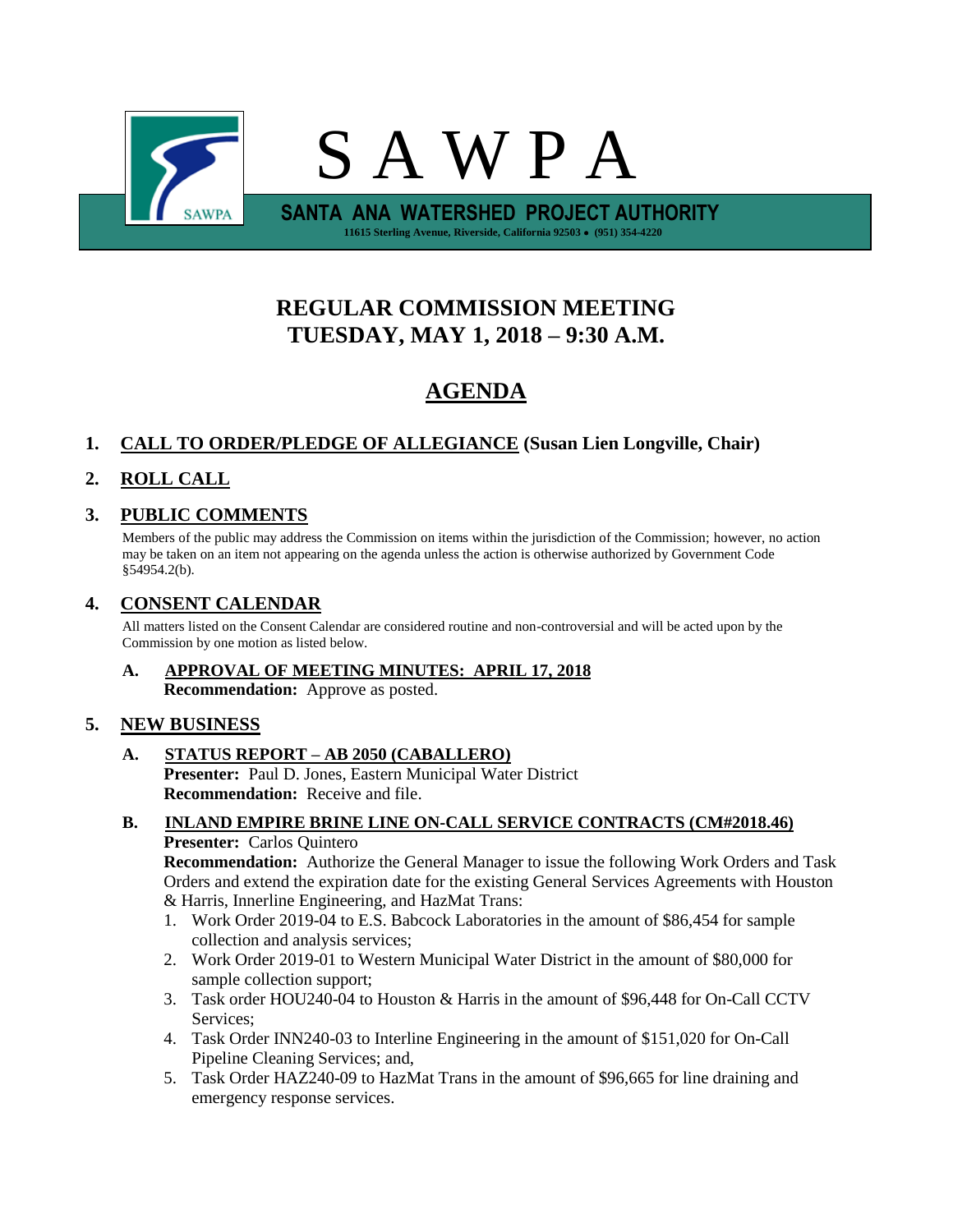### **6. INFORMATIONAL REPORTS**

**Recommendation:** Receive for information.

- **A. MEETING ATTENDANCE REPORTS – COMMISSIONERS AND ALTERNATES** Commissioners and Alternate Commissioners will provide an oral report on meetings attended during the month of April, 2018.
- **B. OWOW QUARTERLY STATUS REPORT: JANUARY 1, 2018 – MARCH 31, 2018 Presenter:** Mark Norton
- **C. ROUNDTABLES QUARTERLY STATUS REPORT: JANUARY 1, 2018 – MARCH 31, 2018 Presenter:** Mark Norton
- **D. CHAIR'S COMMENTS/REPORT**
- **E. COMMISSIONERS' COMMENTS**

#### **F. COMMISSIONERS' REQUEST FOR FUTURE AGENDA ITEMS**

#### **7. CLOSED SESSION**

#### **A. CONFERENCE WITH LEGAL COUNSEL – EXISTING LITIGATION PURSUANT TO GOVERNMENT CODE SECTION 54956.9(d)(1)**

Name of Case: Spiniello Companies v. Charles King Company, Inc., Santa Ana Watershed Project Authority, The Ohio Casualty Insurance Company (Superior Court of Los Angeles BC616589)

#### **8. ADJOURNMENT**

Americans with Disabilities Act: If you require any special disability related accommodations to participate in this meeting, please call (951) 354-4230 or email kberry@sawpa.org. Notification at least 48 hours prior to the meeting will enable staff to make reasonable arrangements to ensure accessibility for this meeting. Requests should specify the nature of the disability and the type of accommodation requested.

Materials related to an item on this agenda submitted to the Commission after distribution of the agenda packet are available for public inspection during normal business hours at the SAWPA office, 11615 Sterling Avenue, Riverside, and available a[t www.sawpa.org,](http://www.sawpa.org/) subject to staff's ability to post documents prior to the meeting.

#### **Declaration of Posting**

I, Kelly Berry, Clerk of the Board of the Santa Ana Watershed Project Authority declare that on Wednesday, April 25, 2018, a copy of this agenda has been uploaded to the SAWPA website at [www.sawpa.org](http://www.sawpa.org/) and posted at the SAWPA office, 11615 Sterling Avenue, Riverside, California.

/s/

Kelly Berry, CMC

\_\_\_\_\_\_\_\_\_\_\_\_\_\_\_\_\_\_\_\_\_\_\_\_\_\_\_\_\_\_\_\_\_\_\_\_\_\_\_